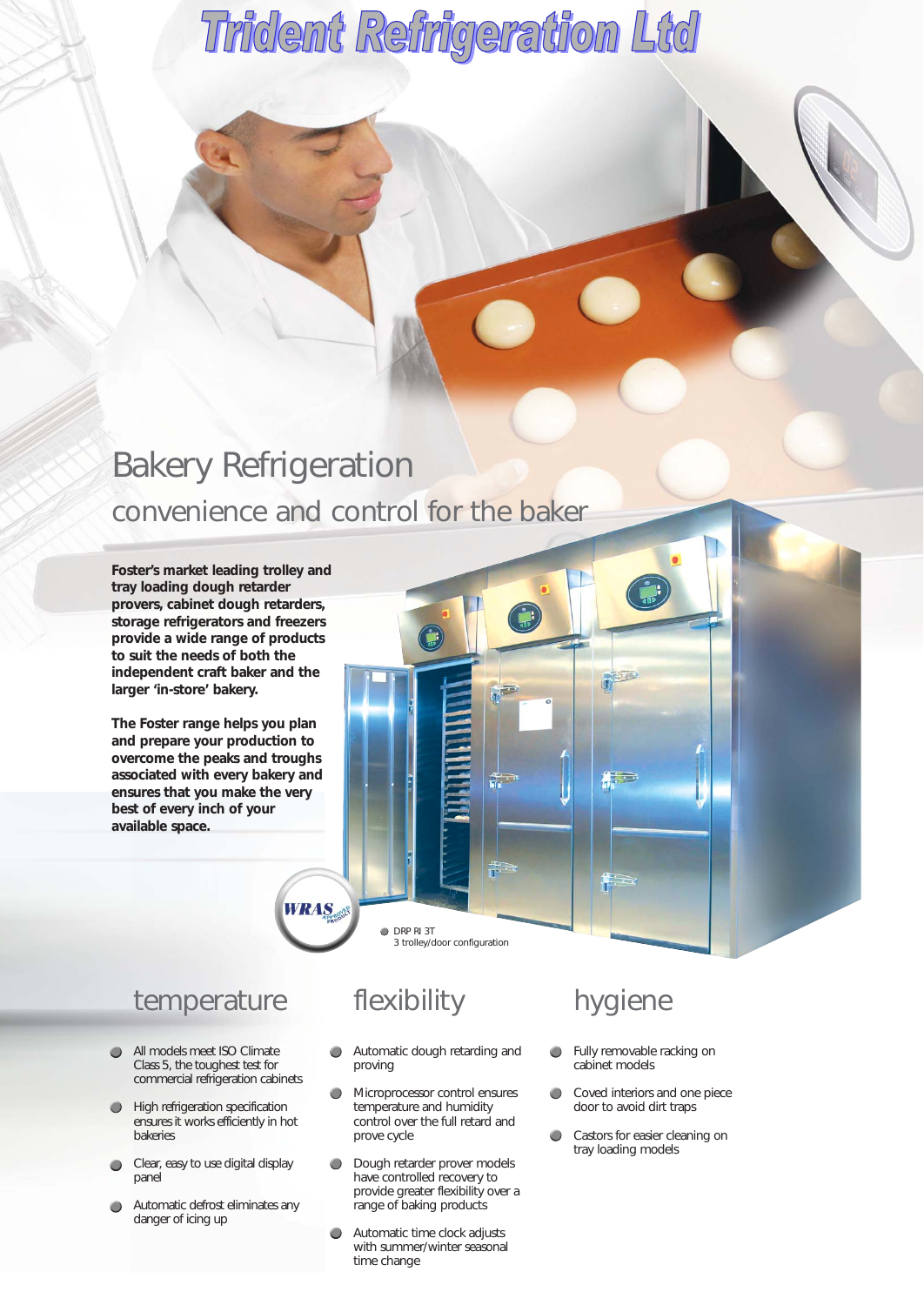### Storage Refrigerators & Freezers

- $\qquad \qquad \bullet$ Provide ideal storage of all the ingredients required in a busy bakery
- $\bullet$ Refrigerator temperature between +1˚C and +4˚C - suitable for high risk dairy products
- Freezer temperature between -18˚C and -21˚C

# Dough **Retarders**

- Variable retarding temperature options between -4˚C and +4˚C suits all product requirements
- Advanced evaporator systems provide automatic humidity control to prevent skinning and weight loss
- **Sophisticated airflow system** ensures even temperature and humidity throughout
- Available in upright and counter models





PRO 16 Tray Model

#### **Trolley** Loading Retarder Provers

- Automatic control of retarding  $\bullet$ temperature and humidity ensures that stored products remain in prime condition
- Available in 2, 3 and 4 trolley  $\qquad \qquad \bullet$ capacities
- Remote and integral options  $\bullet$ available to suit
- $\bullet$ Heavy duty self closing doors complete with door snubbers
- Successfully retards a full range  $\bullet$ from morning goods to large 800g dough pieces



*microprocessor control (fitted on DR, BSR and BSF models)*

*choice of tray sizes available 30" x 18" or 60 x 40cm (or 80cm)*

Prover

Retarder

- Retarding mode supplemented  $\bullet$ by controlled recovery
- Pre-set conditioned air to suit  $\bullet$ specific products
- $\bullet$ Temperature options between  $-10^{\circ}$ C and  $+40^{\circ}$ C
- Humidity options between  $\bullet$ 75% - 95%
- **Refrigeration equipment** selected specially for bakery applications
- On-screen fault diagnostics  $\bigcirc$ assists in operation and for service



*user friendly controller with help screen (fitted on DRP tray and trolley loading models)*



*unique 15mm thick one piece stainless steel dished floor with integral ramp stops water ingressing under the floor(trolley loading models)*